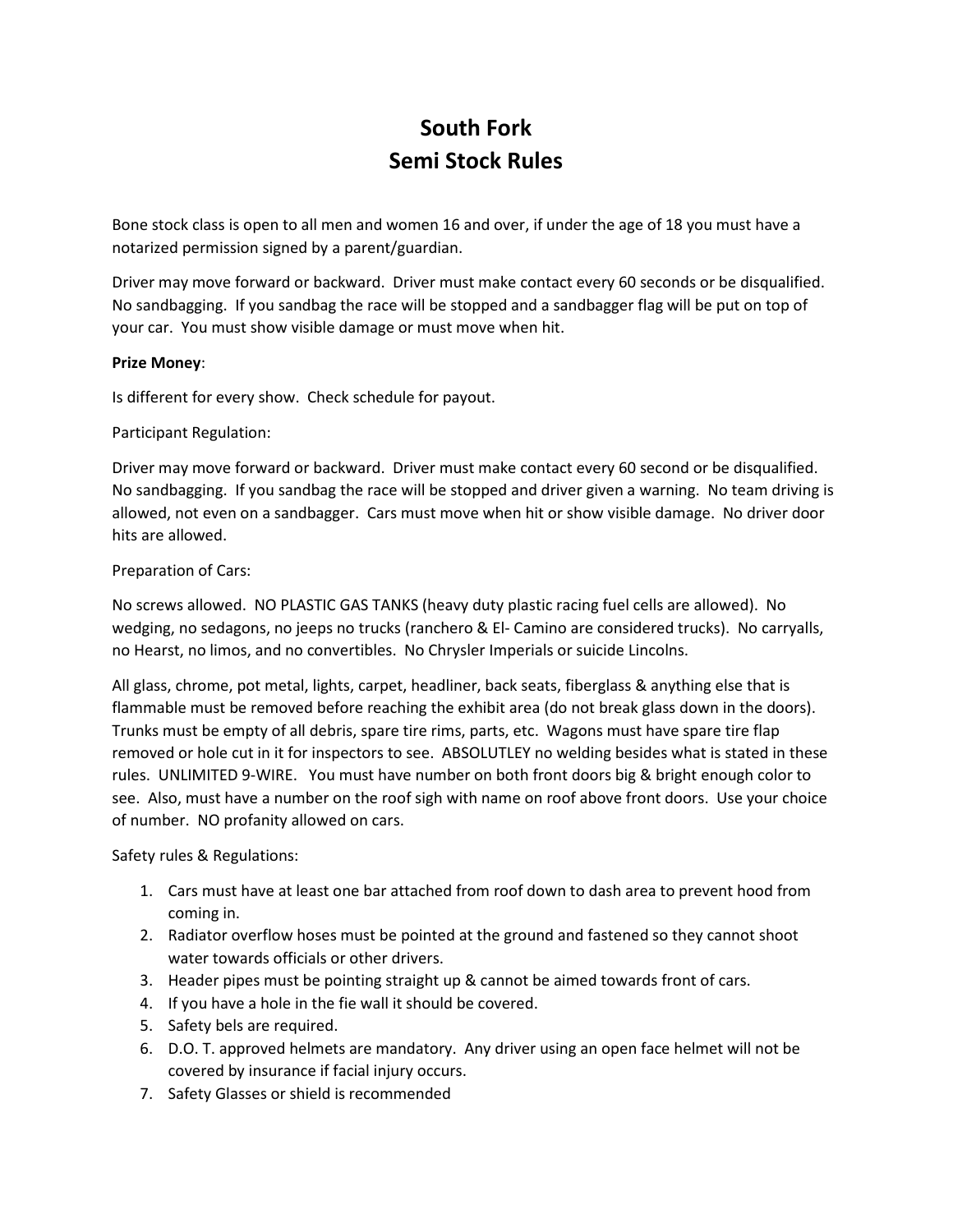- 8. MANDATORY YOU MUST WEAR LONG PANTS & Shirt (fire suit recommended).
- 9. 2 fires and you are out unless it's a fuel fire then it is just 1 fire, and you are out.

Engine: May use any engine and transmission. You may use engine cradle for sole purpose for protecting engine block. Must only come in contact with motor mounts. The motor mounts are the only thing that can touch the frame. NO DP's or protectors of any kind. You may use 2 chains to retain one on each side. No more than one link can be welded to frame. You may use header pipes.

Radiators: May be removed but not relocated.

### Transmission/Crossmember:

Transmission coolers are allowed. Must have stock crossmember. You may weld a piece of 2x3 angle iron 4" long on the inside of the frame to mount the crossmember on. May use 2x2 tubing for crossmember. No welding at all except stated.

### Battery:

Must be in a secure position and be covered with something non- flammable like rubber tube, rubber floor mat, etc. Batteries must be secured so they don't move. 2 - 12 V batteries Max.

### Suspension:

Must remain OEM. No aftermarket spindles must be OEM. No weld on shocks, no trailer hitches, special lifts, blocks, air shackles, air lifts must be deflated. A arms may be bolted, chained, wired down or welded with a max 2" strap with no more than 2" welded on the spring pocket only. Must be straight up & down. 2 straps per A-arm. Spring spacers are okay. Leaf Springs must be stock with 2" stagger. May have a maximum 4- leaf spring clamps per side. Clamp material maximum thickness of ¼" and no wider than 1 1/2".

### Rear End:

Any 8 lug and under rear end permitted. Axle saver, pinion brake and bracing are okay.

Drive Shafts:

May be shortened or lengthened or you may use slider drive shaft.

Trailing Arms:

May be shortened or lengthened with no more than 1" overlap. No other reinforcement.

Steering Column/ Brakes/ Shifter- Steering

You may change the steering column. Aftermarket is okay. Brakes must work. You may have aftermarket Shifter. May reinforce tie rods but must have factory tie rod ends NO Heim joints.

Hood:

Hood must remain in factory position. 6 hood bolts allowed only 2 may go through the frame outside of radiator. Bolts must not be any bigger than ¾ with washers no bigger than 6" outside diameter. Can have a 4" tall or less core support spacer free floating between core support and stock frame mount.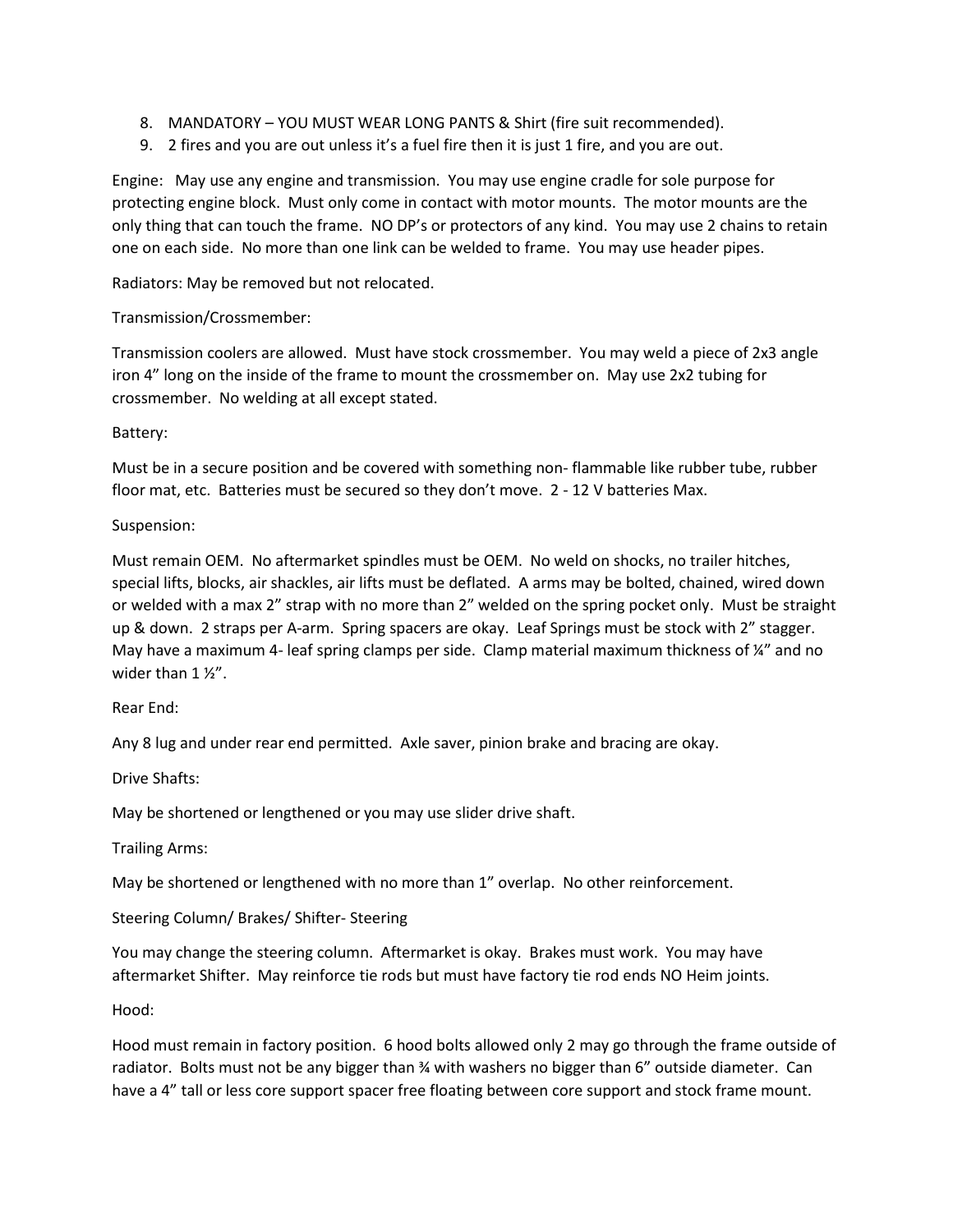You must have 2 holes cut in the hood big enough for fire extinguisher. Not directly over carburetor. You may use 20 bolts around header holes no bigger than SAE 3/8 with washers no bigger than 1" outside diameter.

# Trunk:

You can use 4 ¾ bolts in trunk and 2 may go through frame with washers no bigger than 6" outside diameter. Trunk lids must remain on factory hinges. Tucking or V'ing of trunk lid is allowed, but absolutely NO wedging. You may chain or 9-wire. NO MORE THAN 50% OF TRUNK MAY BE TUCKED.

# Body:

No seam welding or no patching. Pre-dented is okay.

# Fenders:

Fenders may be trimmed, and 10 bolts may be used per fender. Bolts are to be no bigger than 3/8 with washers no bigger than 1" outside diameter.

# Body Mount Bolts:

Must be factory. Bushing must be factory. Body bolts if missing a bolt, you may replace with same size factory bolt ½" (this is for broken only).

# Doors:

All doors may be welded solid with a strip no bigger than 3" on outside door only. You may chain or wire doors shut. On wagon tailgates NO WELDING. You may chain or 9-wire in four places.

Cage: you may have a cage with two side bars & three cross bars. The cage cannot extend past the dash area in the front & must be no further back than 2" in front of rear inner fender wells. This can be welded in. ABSOLUTELY NO kickers. You may have a halo bar. You can have 2 down tubes to the flat top side of frame. Can have one on each side between the front door seams. Only material for this must not be bigger than 6". Halo cannot connect to the windshield bars. ANYTHING FARTHER THAN THE REAR FENDER WELLS WILL HAVE TO CUT. Do not mount tank back or it will be moved.

### Bumpers:

You may use any stock bumper. Homemade bumpers are allowed. NO homemade pointy bumpers. You may load your bumper inside only from frame rail to frame rail. Outside of bumper must remain stock, front and back. Skin may be welded down. You may collapse and weld shocks. No welding shocks to frame. Bumper can be welded on with  $4 - 3 \times 3 \times 4$  flat plate. 2 per side or they can be wired, chained or bolted from mount to mount. If you have an aluminum bumper, you may change it. May run aftermarket bumper but must be OEM dimensions.

### Gas Tanks:

Maximum of 6 gallon of gas. Fuel cells/metal boat tanks must be placed in back seat area and properly secured. NO STOCK TANKS. Fuel cells must be secured so there is no movement (do not use bungee cords for this). IF TANK IS NOT SUECURE YOU WILL NOT BE RUNNING. Fuel cells must have secure caps